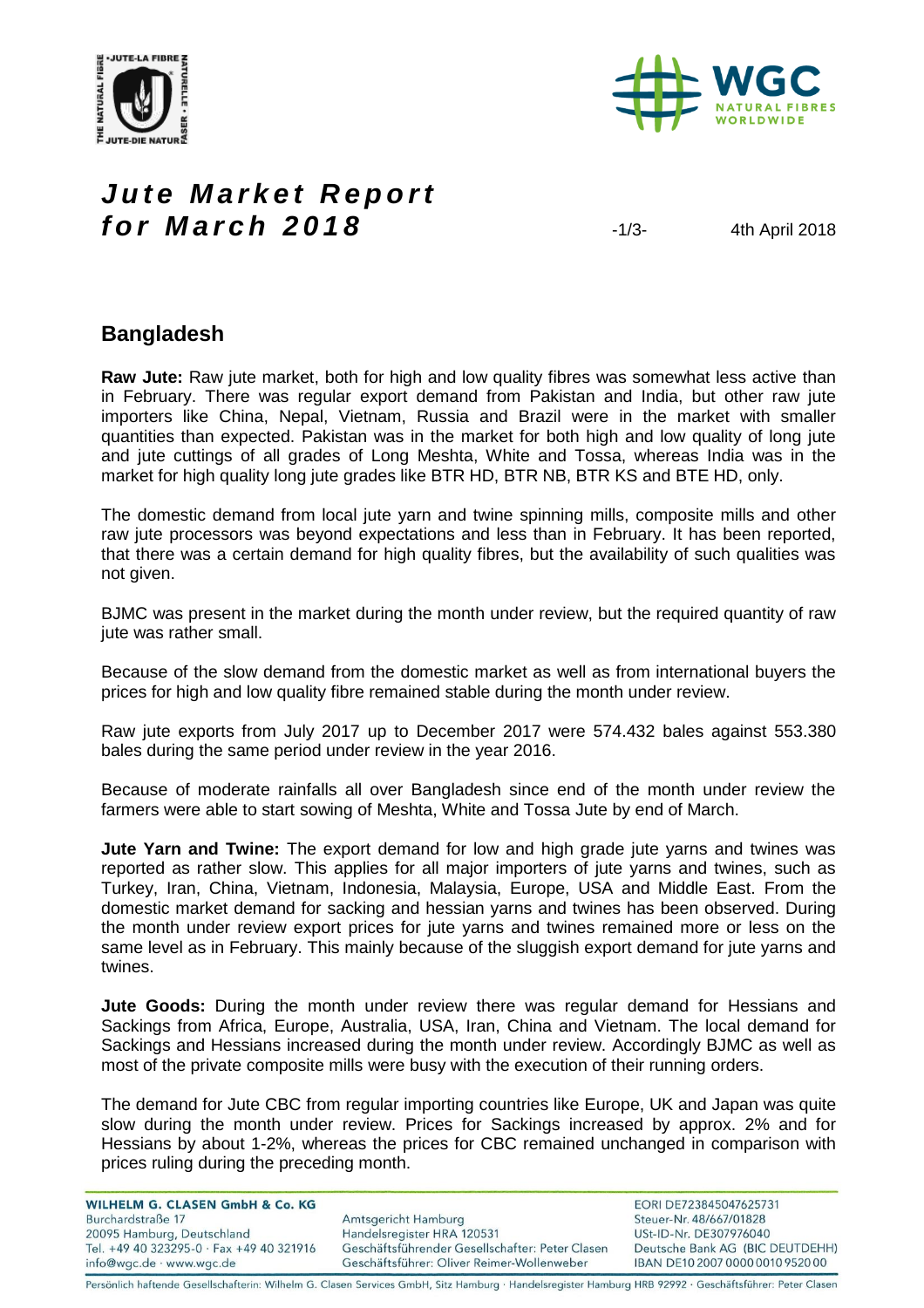



# Jute Market Report **for March 2018**  $\frac{2018}{201}$   $\frac{203}{4}$   $\frac{4 \text{th April 2018}}{201}$

**The National Jute Day 2018:** With the slogan "Golden Fibre, Golden Country, Jute goods of Bangladesh" Bangladesh celebrated the National Jute Day 2018 on March  $6<sup>th</sup>$ . The government took up elaborate programmes including rallies, road shows, art competitions, poetry festival, seminars and symposiums to celebrate The National Jute Day. Some of these events already started by February  $27<sup>th</sup>$  marking the National Jute Day on March  $6<sup>th</sup>$ . For the last couple of years the government of Bangladesh took a lot of various initiatives to regain the past glory of the jute sector. The Mandatory Jute Packaging Act 2010 and the Mandatory Jute Packaging Rule 2013 for example have been implemented to increase the domestic demand of jute. Furthermore the government has pushed the modernisation of the state owned jute mills (BJMC) during the last couple of years.

According to statistics of the Export Promotion Bureau (EPB), the export earnings from jute and jute goods from July up to February of the current fiscal year increased by 14,61 per cent to 741,12 Mio US-\$ compared to 646,62 Mio US-\$ during the same period of the previous fiscal year.

#### **India**

**Raw Jute:** The raw jute prices during the month under review remained on the same level as in February. The JBA quotation at the end of the month under review is: TD-4 IRs 4.325 and TD-5 IRs 3.925, each per 100 kg / quintal. It is reported that the sellers are becoming a bit reserved, but not much activity in the market has been observed. The procurement of JCI continued during the month under review but the quantity has been more or less the same than before.

**Jute Goods:** Same as in February the Jute CBC market remained dull. As suppliers from Bangladesh are currently offering Hessians at about 10 % lower prices than Indian suppliers, also the domestic and overseas demand for Hessians remained very sluggish. None the less no significant changes in pricing have been reported for the month under review.

The availability for Sackings was scarce to fulfil the governmental order obligations. The market prices for sacking reacted by about 1, 5 percent. So called selected mills demanded a premium of 5 %. Against Government orders for B-Twill bags there were outstanding for March about 100.000 bales. The order quantity for March, is about 300.000 bales. The order for April is still awaited.

Same as in Bangladesh moderate rainfalls by end of the month under review were reported. The sowing for new crop is likely to start by now. In the issue of March 21<sup>st</sup> of The Telegraph India it is stated, that "The textile ministry has enhanced the supply of better quality jute seeds to farmers amid industry concerns over raw jute quality. Against a supply of 500 tonnes of certified jute seeds under the ICARE programme in 2017, the ministry has fixed a supply target of 900 tonnes this year".